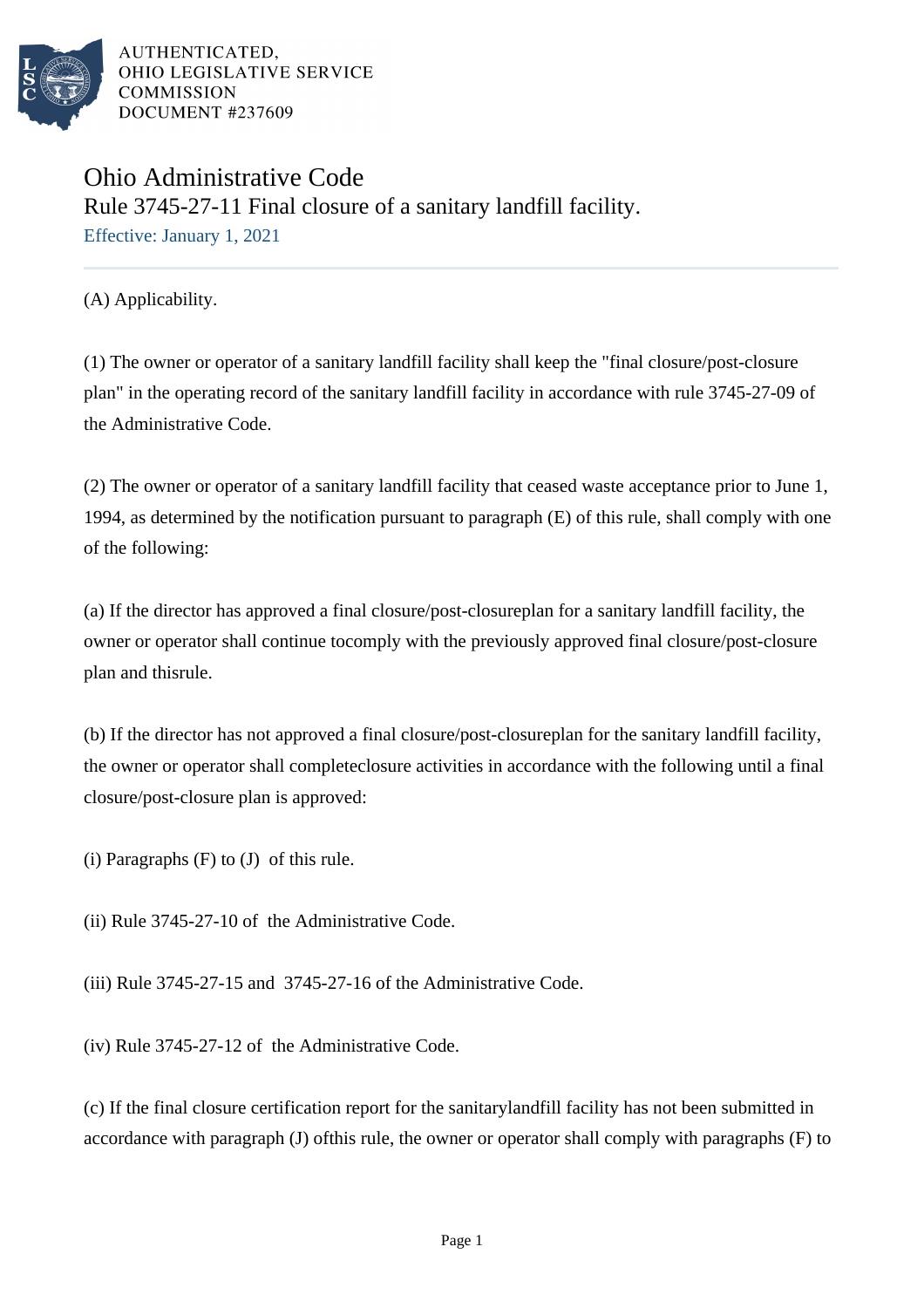

(L) of this rule, and rules  $3745-27-10$  and  $3745-27-16$  of the Administrative Code.

(d) The requirements specified in this paragraph do not affect other schedules or requirements specified in administrative or judicial orders or consent agreements. Ohio EPA may authorize other schedules or requirements. This rule shall not be construed to affect the liability of the owner, operator, permittee, or licensee for past violations of this rule as effective June 1, 1994, March 1, 1990, or of rule 3745-27-10 of the Administrative Code, as effective July 29, 1976.

(B) Final closure/post-closure plan. The owner or operator shall prepare a final closure/post-closure plan that at a minimum contains all the items specified in paragraphs  $(B)(1)$  to  $(B)(10)$  of this rule. All engineering information included in the final closure/post-closure plan shall be signed and sealed by a professional engineer registered in Ohio. The final closure/post-closure plan shall contain all of the items specified in paragraphs  $(B)(1)$  to  $(B)(10)$  of this rule for all contiguous units of a sanitary landfill facility and shall separately address the items specified in paragraphs (B)(1) to (B)(10) of this rule for each noncontiguous unit of a sanitary landfill facility. The owner or operator may prepare separate final closure/post-closure plans for each noncontiguous unit of a sanitary landfill facility.

(1) The name and location of the facility and the unit included in the final closure/post-closure plan. 

(2) Any variances or exemptions from the requirements of this rule or rule 3745-27-14 of the Administrative Code or any alternative schedule for completing final closure activities.

[Comment: If a variance, exemption, or alternative schedule is identified, the request must be submitted to the director and must receive prior approval; otherwise, the rule requirements are applicable and enforceable.]

(3) The name, address, and telephone number of the person or office to contact regarding the unit of the sanitary landfill facility during the final closure and post-closure care periods.

(4) Schedule of installation of any explosive gas control systems.

 $(5)$  The following information to be presented in the same manner as outlined in rule 3745-27-06 of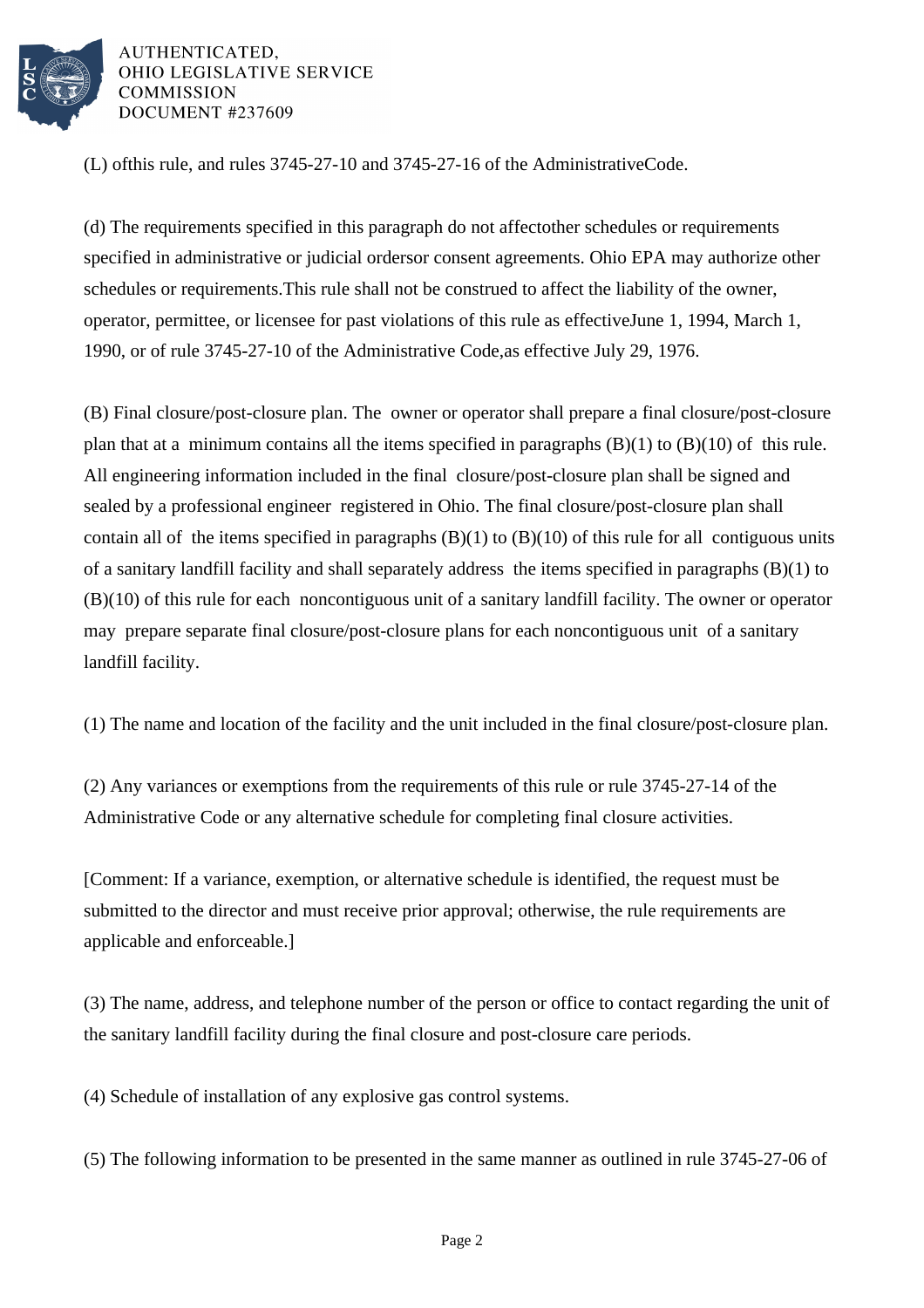

the Administrative Code:

(a) Plan drawings of the horizontal limits and top elevations of waste and the cap system, the location of surface water control structures including permanent ditches to control run-on and runoff, and the location of sedimentation ponds including the inlet and outlet.

(b) A grid system with northings and eastings established not more than five hundred feet apart.

(c) Detail drawings of the composite cap system including but not limited to the key trench, any penetrations, cap drainage structures, and surface water drainage structures.

(d) Detail drawings of sedimentation pond and discharge structures and surface water run-on and runoff control structures.

(e) Static and seismic stability analysis.

(f) For a sanitary landfill facility subject to paragraph  $(A)(2)(a)$  or  $(A)(2)(b)$  of this rule, the ground water detection monitoring plan.

(g) For a sanitary landfill facility subject to paragraph  $(A)(2)(a)$  or  $(A)(2)(b)$  of this rule, the financial assurance information in accordance with rules 3745-27-15 and 3745-27-16 of the Administrative Code.

(6) Description of availability and suitability of cap material.

(7) Quality assurance/quality control plan for cap system construction.

(8) For a sanitary landfill facility subject to paragraph  $(A)(2)(a)$  or  $(A)(2)(b)$  of this rule, the explosive gas monitoring plan.

(9) Description of anticipated measures to control erosion.

 $(10)$  Contingency plans for leachate, fire, and differential settling.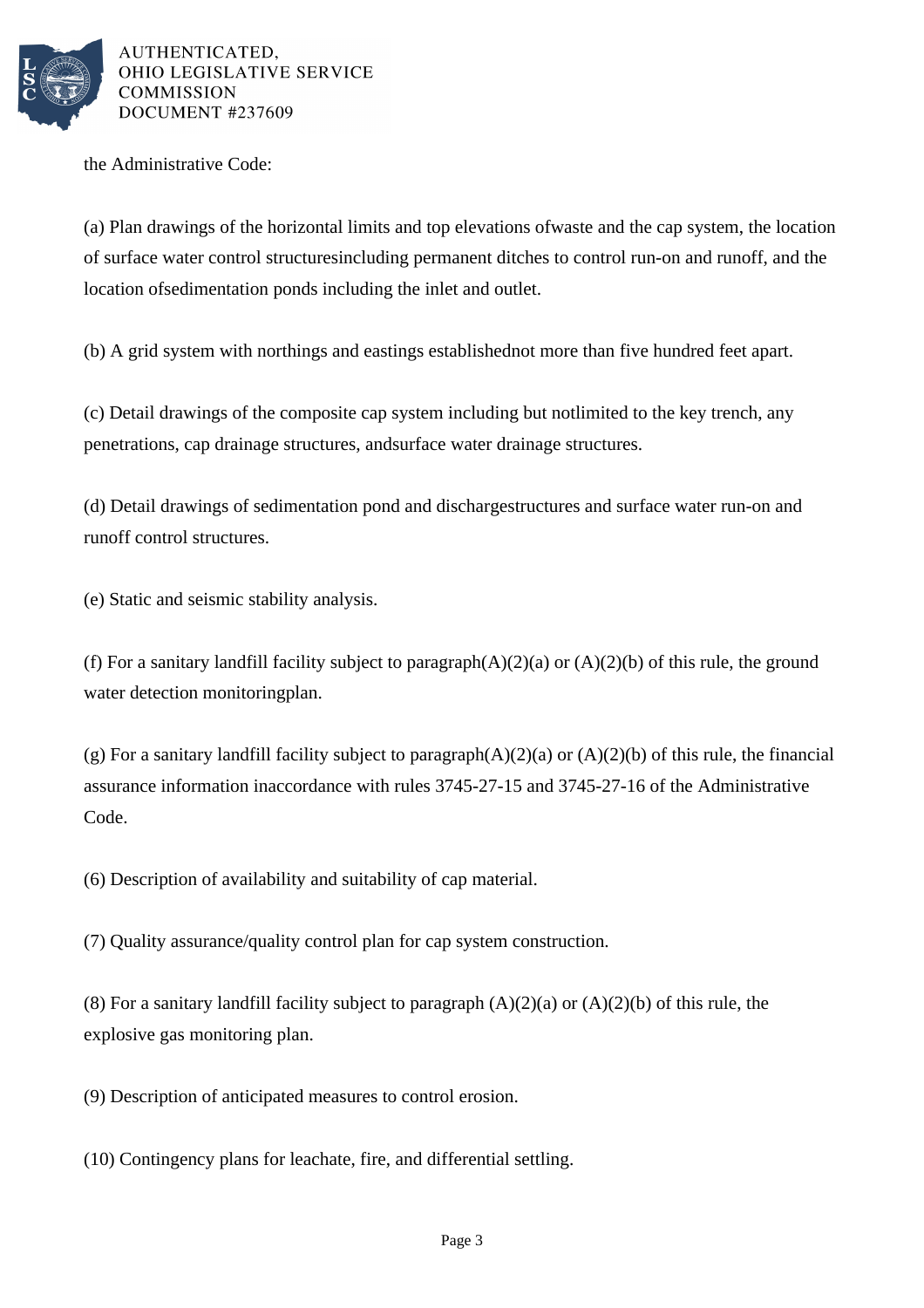

(C) Mandatory closure. The owner or operator shall begin final closure activities in accordance with the final closure/post-closure plan and paragraph (F) of this rule not later than seven days after any of the occurrences specified in this paragraph. Approval of the final closure/post-closure plan does not affect the owner's or operator's obligations to begin and complete final closure activities in accordance with paragraphs (G) and (H) of this rule.

(1) It is mandatory to begin closure activities for a sanitary landfill facility upon the occurrence of any of the following:

(a) A solid waste disposal license issued for the sanitary landfill facility has expired, and a renewal license has not been applied for in the manner prescribed in rules adopted under Chapter 3734. of the Revised Code.

(b) A solid waste disposal license issued for the sanitary landfill facility has expired, and another license has been applied for and denied as a final action.

(c) A solid waste disposal license issued for the sanitary landfill facility has been revoked as a final action.

(d) The owner or operator ceases to receive solid waste for disposal at the sanitary landfill facility for a period of greater than one year and all final elevations of the limits of waste placement have not been reached.

(2) It is mandatory to begin closure activities for a noncontiguous unit of a sanitary landfill facility upon the occurrence of any of the following:

(a) The owner or operator declares that the noncontiguous unit will cease acceptance of solid waste for disposal by a date certain.

(b) All approved limits of solid waste placement for the noncontiguous unit have been reached, as specified in the plan approval, operational report, approved permit to install, or other authorization of the director.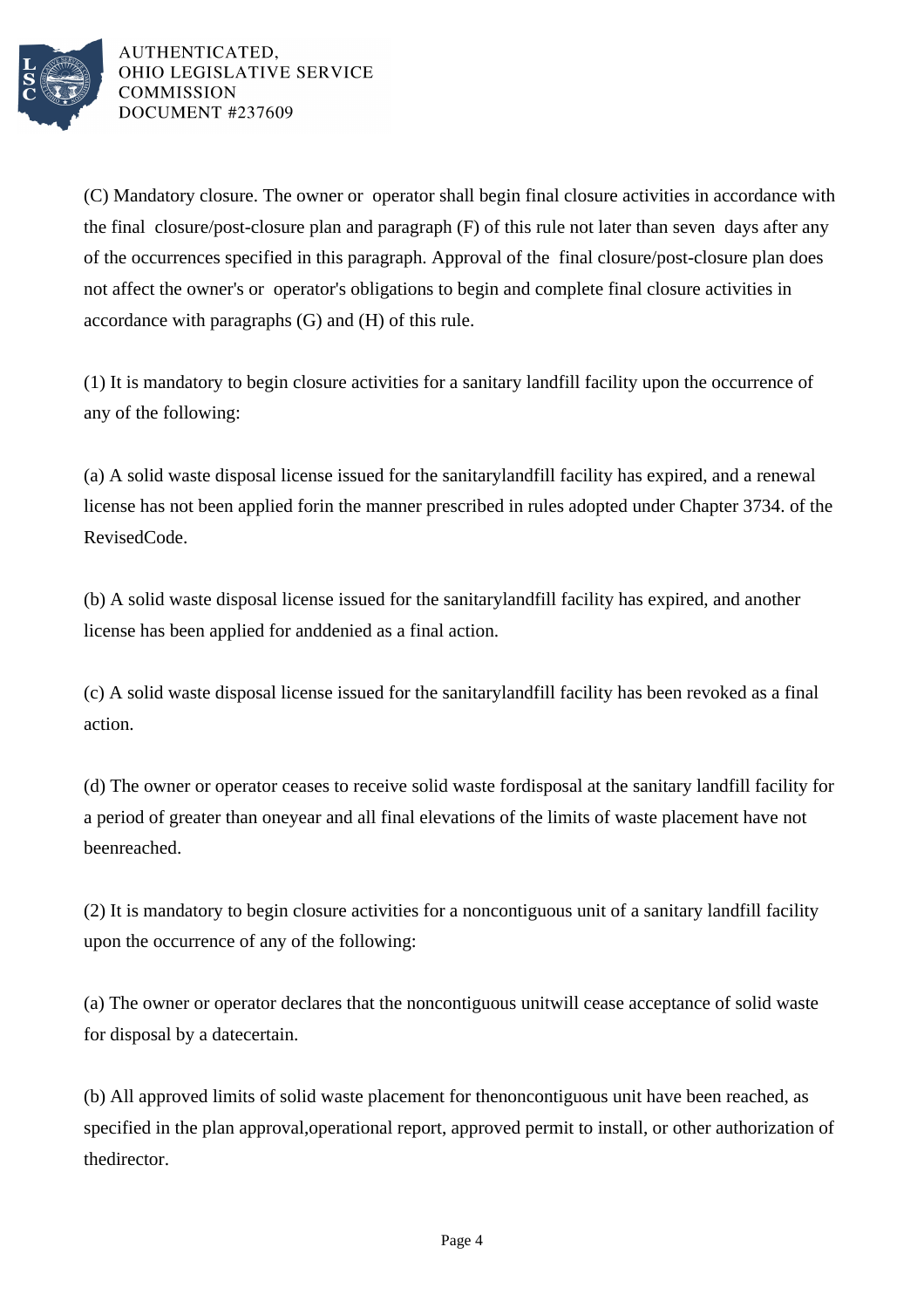

(3) It is mandatory to begin closure activities for contiguous units of a sanitary landfill facility upon the occurrence of any of the following:

(a) The owner or operator declares that all of the contiguous units will cease acceptance of solid waste by a date certain.

(b) All approved limits of solid waste placement for all of the contiguous units have been reached, as specified in the plan approval, operational report, approved permit to install, or other authorization of the director.

(4) It is mandatory to begin closure activities for an existing unit of a sanitary landfill facility if the owner or operator cannot demonstrate, pursuant to paragraph  $(B)$  of rule  $3745-27-20$  of the Administrative Code, that the existing unit complies with the applicable location restrictions pursuant to rule 3745-27-20 of the Administrative Code.

(D) Notification of anticipated date to cease acceptance of solid waste.

(1) The owner or operator shall provide notice by certified mail or any other form of mail accompanied by a receipt of the anticipated date on which the sanitary landfill facility will cease to accept solid waste if final closure is or will be triggered for all units in accordance with paragraph  $(C)(1)(a)$ ,  $(C)(2)$ , or  $(C)(3)$  of this rule. Such notice shall be provided not later than ninety days prior to the anticipated date on which solid waste will cease to be accepted.

(2) The owner or operator shall send a copy of the notice specified in paragraph  $(D)(1)$  of this rule to the following:

(a) The board of health having jurisdiction.

(b) The single or joint county solid waste planning district in which the facility is located.

(c) The director.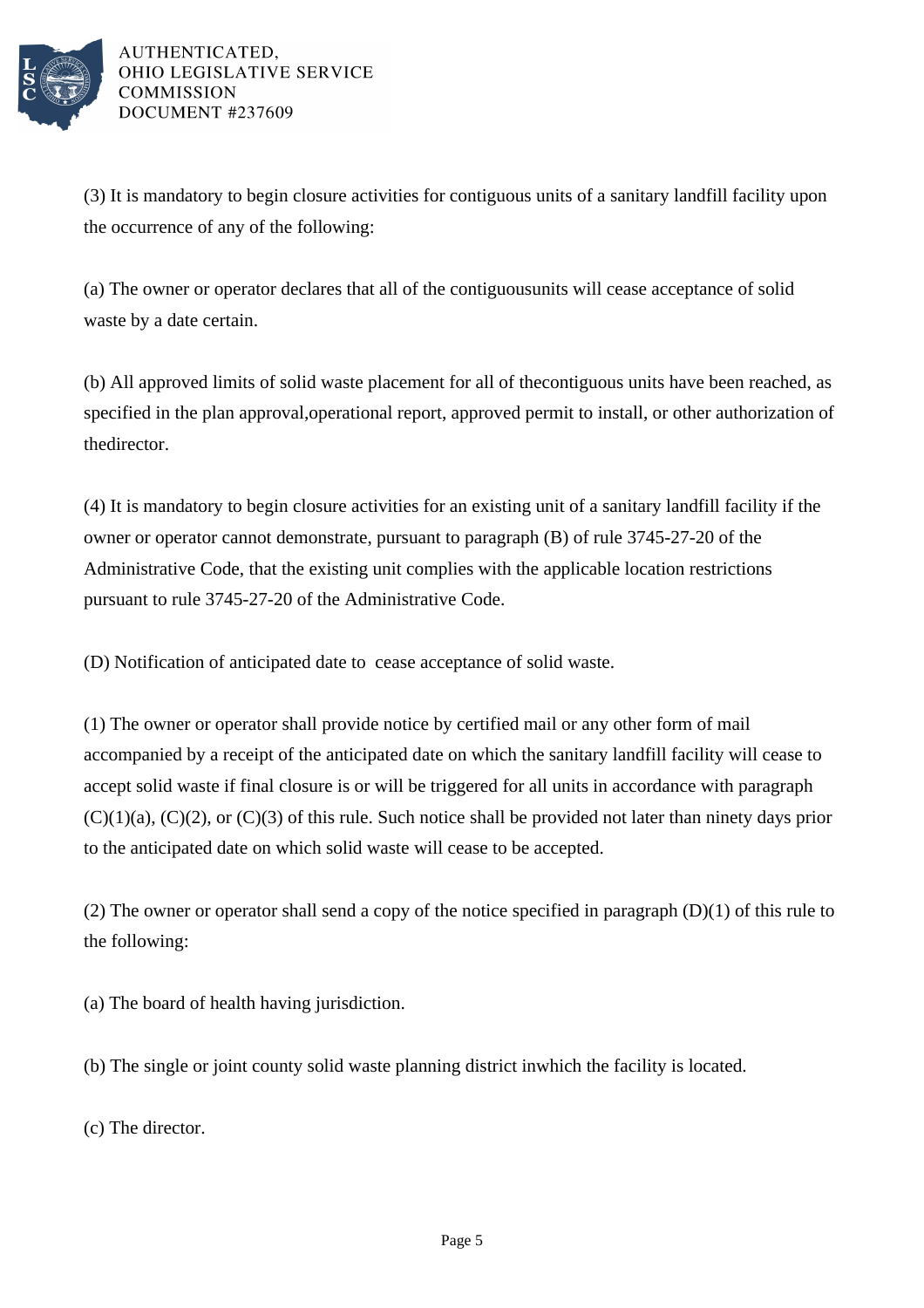

(3) Concurrently with the submission of the notice in accordance with paragraph  $(D)(1)$  of this rule, the owner or operator shall post a sign as to be easily visible from all access roads leading onto the sanitary landfill facility stating, in letters not less than three inches high, that the sanitary landfill facility will no longer accept solid waste with the anticipated date. This paragraph does not apply to a sanitary landfill facility owned by a generator exclusively disposing of solid wastes generated at premises owned by the generator.

(4) Not later than thirty days prior to the anticipated date on which the facility will cease to accept solid waste, notice shall be provided by certified mail or any other form of mail accompanied by a receipt to the director of any changes to the information that identifies the facility's final closure contact person.

(E) The owner or operator shall send notification by certified mail or any other form of mail accompanied by a receipt to the director and to the board of health having jurisdiction, as to the actual date that the unit of the sanitary landfill facility ceased to accept solid waste. The notification shall be sent not later than seven days after the date specified in the notification.

(F) The owner or operator shall begin final closure activities for all contiguous units or for each noncontiguous unit of the sanitary landfill facility not later than seven days after any of the occurrences in paragraph (C) of this rule. At a minimum, final closure activities for all units of the sanitary landfill facility shall include the items specified in paragraphs (G) and (H) of this rule.

(G) Composite cap system. The owner or operator shall construct a composite cap system in accordance with the following:

(1) The cap design approved in the permit or in a subsequently approved alteration, unless paragraph  $(G)(2)$ ,  $(G)(3)$ , or  $(G)(4)$  of this rule applies.

(2) If the sanitary landfill facility does not meet the criteria specified in paragraph  $(G)(1)$  of this rule, the cap design in the closure/post-closure plan. If the cap design in the closure/post-closure plan is revised after the effective date of this rule, the cap design shall comply with rule 3745-27-08 of the Administrative Code.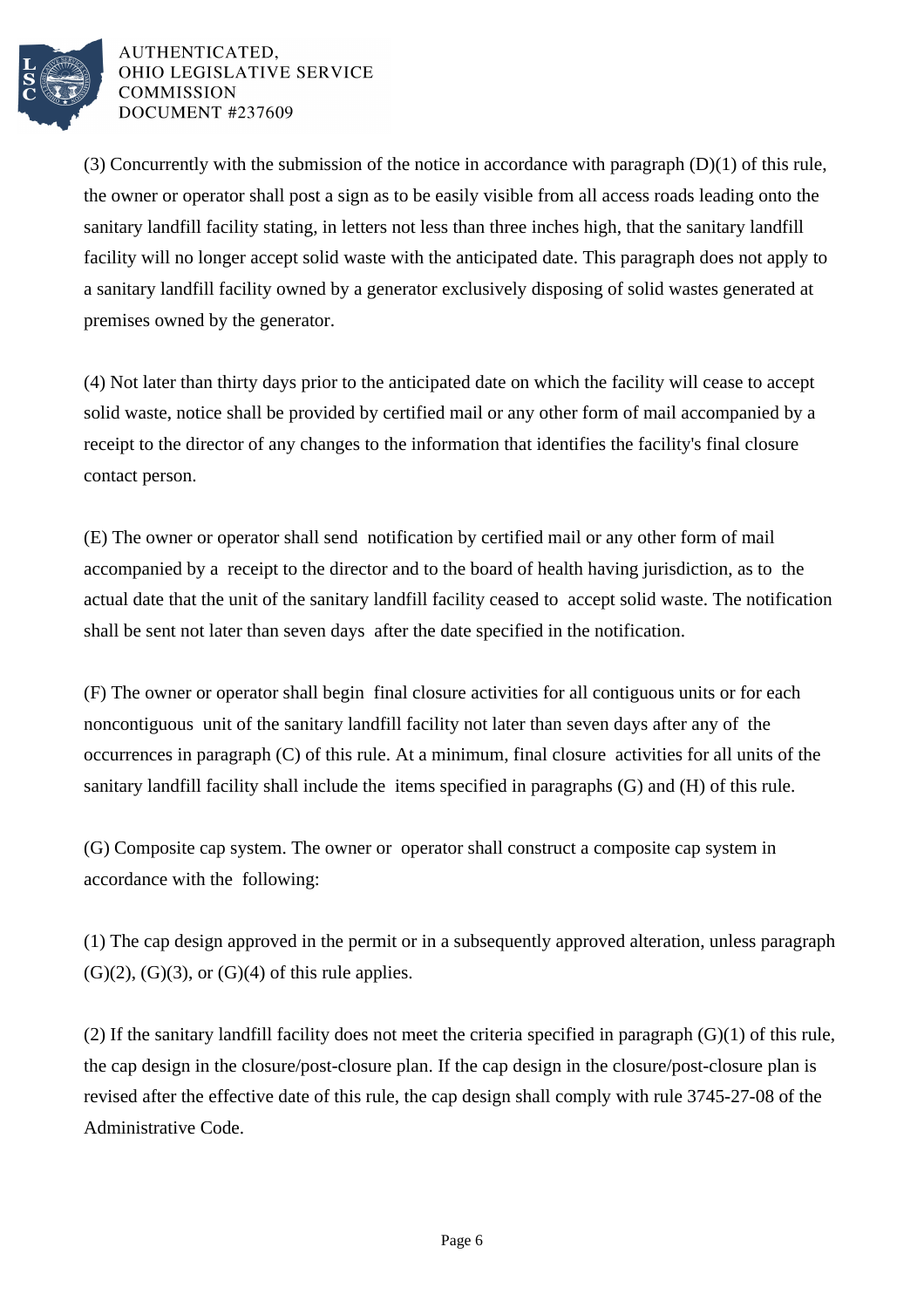

(3) If a unit of the sanitary landfill facility has areas that have been capped, graded, and seeded in accordance with paragraphs  $(C)(1)$  to  $(C)(4)$  of rule 3745-27-10 of the Administrative Code, as effective July 29, 1976, or in accordance with paragraph  $(G)(2)$ ,  $(G)(3)$ , or  $(G)(4)$  of this rule, effective June 1, 1994, those areas need not have cap system in accordance with rule 3745-27-08 of the Administrative Code.

(4) If closure of the sanitary landfill facility is in accordance with paragraph  $(M)$  of the June 1, 1994 effective version of rule 3745-27-11 of the Administrative Code, the owner or operator shall construct a cap in accordance with rule 3745-27-08 of the Administrative Code.

(H) Other closure activities.

(1) The owner or operator shall continue to comply with rule 3745-27-19 of the Administrative Code and all monitoring and reporting activities required during the operating life of the unit of the sanitary landfill facility until the closure certification is submitted and the post-closure care period begins.

(2) The owner or operator shall install surface water control structures including permanent ditches to control run-on and runoff and sedimentation ponds as shown in the final closure/post-closure plan. The owner or operator shall grade all land surfaces as necessary to prevent ponding of water where solid waste has been placed, and institute measures to control erosion.

[Comment: The minimum slope standard in rule 3745-27-08 of the Administrative Code is a design standard. For closure certification, it is not necessary to regrade the site if there is not a ponding problem, even if the slope no longer meets the design in the closure/post-closure plan.]

(3) The owner or operator shall design and install a ground water monitoring system in accordance with rule 3745-27-10 of the Administrative Code if a system is not already in place.

(4) The owner or operator shall bait for rodents and treat for other vectors as necessary.

(5) The owner or operator shall record on the plat and deed to the sanitary landfill facility property, or on some other instrument that is normally examined during title search that will in perpetuity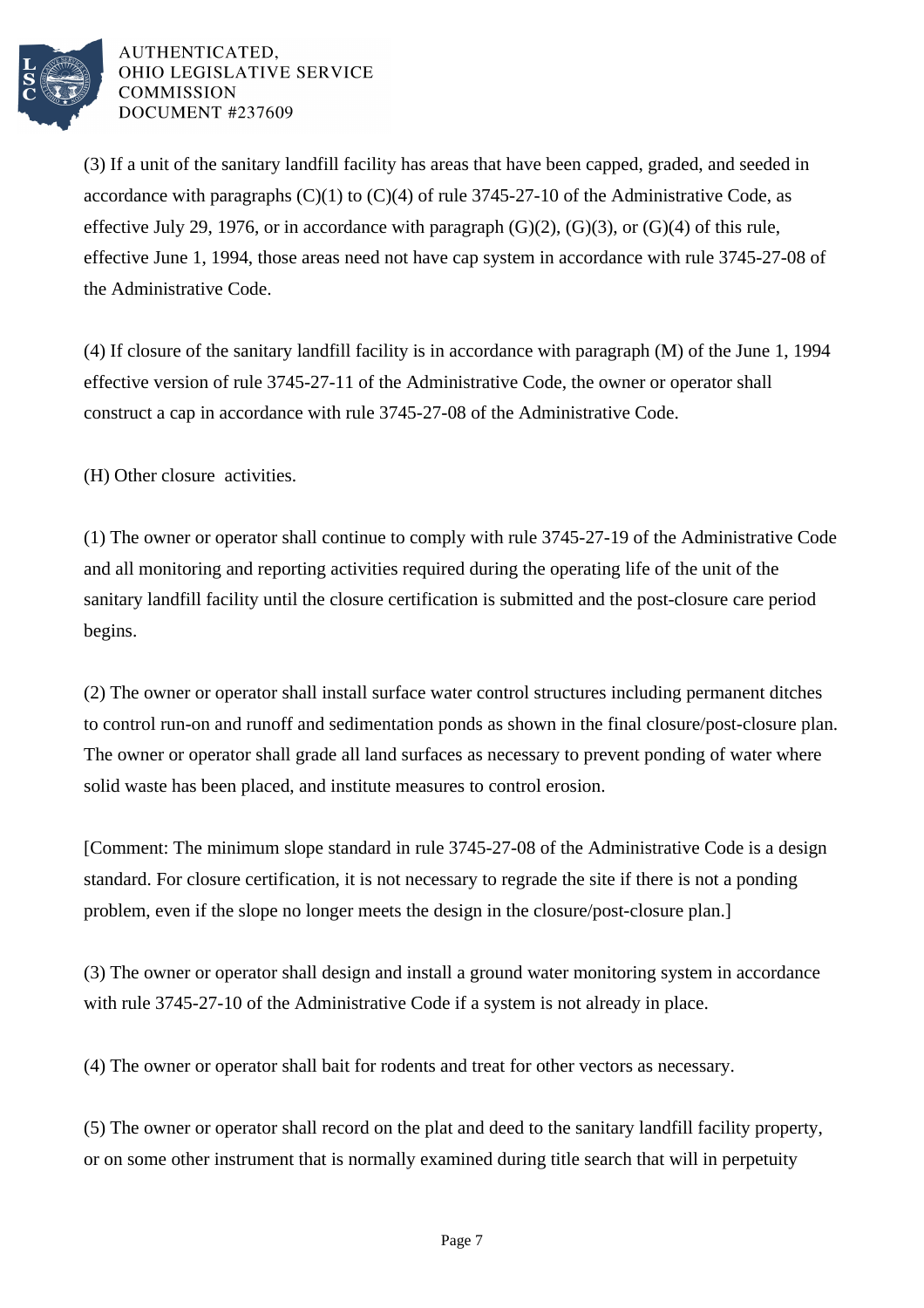

notify any potential purchaser of the property, a notation describing the impacted acreage, exact location, depth, volume, and nature of solid waste deposited in the unit of the sanitary landfill facility.

(6) Upon ceasing acceptance of waste in all units of a sanitary landfill facility, the owner or operator shall post signs, in such a manner as to be easily visible from all access roads leading onto the sanitary landfill facility, stating in letters not less than three inches high that the sanitary landfill facility no longer accepts solid waste. Signs shall be maintained in legible condition for two years after final closure activities have been completed. This paragraph does not apply to sanitary landfill facilities owned and permitted by a generator of solid wastes if the sanitary landfill facility exclusively disposes of solid wastes generated at the premises owned by the generator.

(7) Upon ceasing acceptance of waste in all units of the sanitary landfill facility, the owner or operator shall block, by locked gates, fencing, or other sturdy obstacles, all entrances and access roads to the sanitary landfill facility to prevent unauthorized access during the final closure and postclosure period.

(I) Final closure activities shall be completed not later than one hundred and eighty days after any of the occurrences in paragraph (C) of this rule, unless an alternative schedule has been authorized by Ohio EPA.

(J) Final closure certification. Not later than ninety days after the completion of final closure activities for all contiguous units and for each noncontiguous unit, the owner or operator shall submit a written certification report to the director and to the board of health having jurisdiction. The final closure certification shall include verification that the unit of the sanitary landfill facility has been closed in accordance with this rule and the final closure/post-closure plan. At a minimum, the final closure certification shall include the following:

 $(1)$  A list of the construction certification reports for construction of the composite cap system with the date of submittal and a topographic map of the entire sanitary landfill facility showing the areas certified by each report. The map shall also show the following:

(a) The horizontal limits of waste placement.